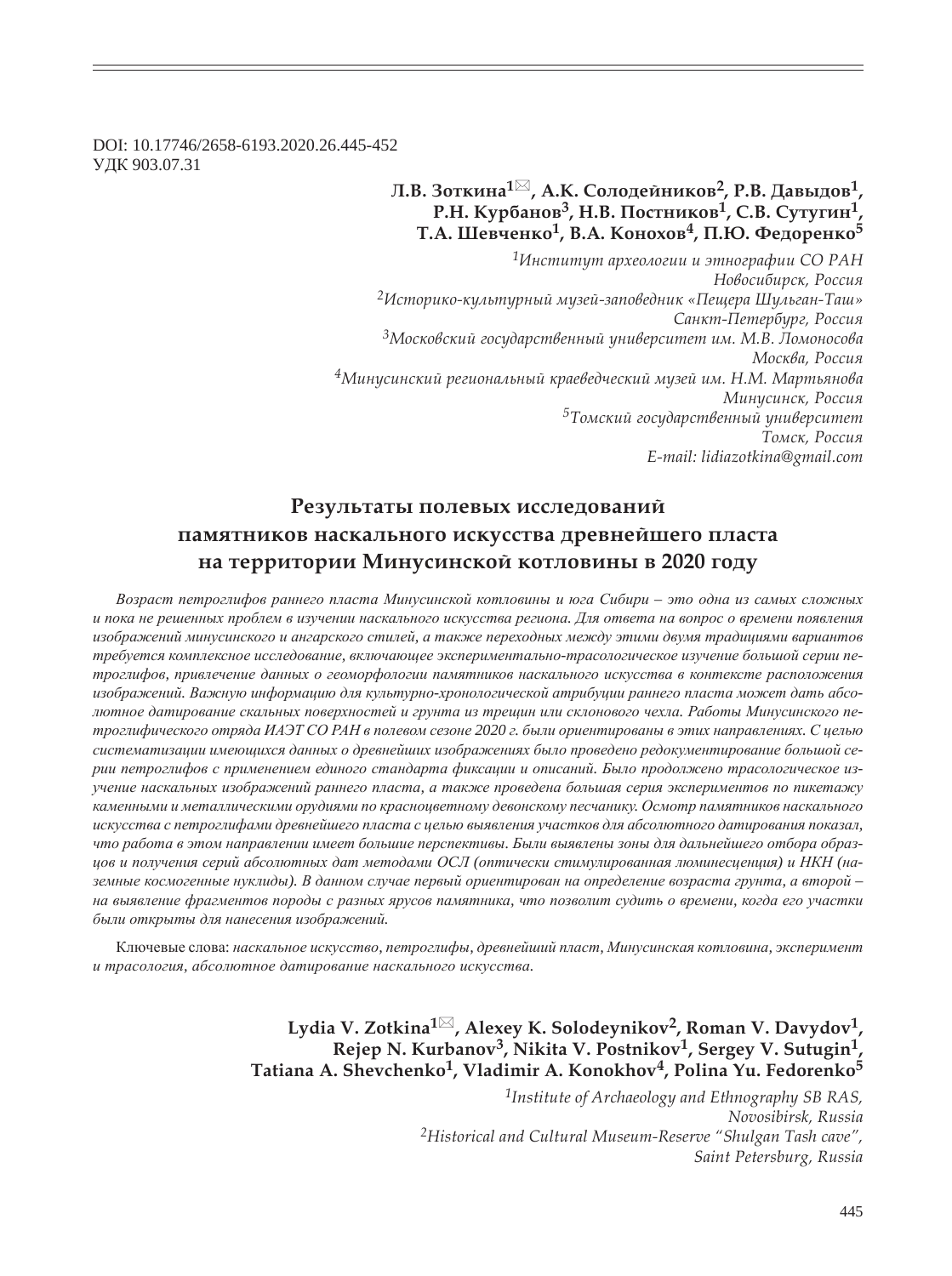# **Results of Field Research of the Earliest Rock Art Sites in the Minusnisk Depression in 2020**

*The age of the earliest petroglyphs in the Minusinsk Depression and Southern Siberia is one of the most complicated problems of rock art studies of the region. Comprehensive research is required for answering the question about the time when the images of the Minusinsk and Angara styles, as well as the transitional variants between these two traditions emerged. Such research involves experimental trace analysis of large series of petroglyphs, and study of geomorphological context of the sites and individual representations. Absolute dating of rock surfaces, sediments from the slopes and soil from the fractures on the panels with rock art is crucial for cultural and chronological attribution of the earliest representations. Field works of the Minusinsk Rock Art Unit of IAEɌ SB RAS in 2020 focused on these main points. A large series of the earliest petroglyphs were redocumented following the same principles of description and copying. Trace studies of the earliest representations initiated before were continued. Large number of experiments on pecking reddish Devonian sandstone with stone and metal tools was carried out. The survey of rock art sites with the earliest representations aimed at selecting the sections for absolute dating has shown that they have a high information capacity. Zones for sampling for OSL (optically stimulated luminescence) and TɋN (terrestrial cosmogenic nuclides)*  dating were identified. In our case, the first method mostly involves establishing the age of the sediment, while the *second method makes it possible to ¿ nd out the age of rock fragments from different levels of the site, which is helpful for dating the period of their exposure.*

Keywords: *rock art, petroglyphs, earliest imagery, Minusinsk Depression, experiment and trace analysis, absolute dating of rock art.*

#### **Введение**

Одной из центральных проблем изучения наскального искусства на территории Минусинской котловины является вопрос о возрасте изображений минусинского и ангарского стиля. Несмотря на то, что все без исключения исследователи соглашаются с тем, что петроглифы этого пласта можно считать древнейшими на рассматриваемой территории, их хронологическая и культурная атрибуция не установлены [Шер, 1980, 2006; Подольский, 1973; Пяткин, Мартынов, 1985; Советова, Миклашевич, 1999; Миклашевич, 2015; Русакова, 2005; Есин, 2010]. Исследователи согласны в том, что минусинские и ангарские изображения должны быть отнесены к доокуневскому времени, но для конкретизации их возраста недостаточно данных, отсутствует надежная корреляция с археологическими материалами. По этой причине изучение наскальных изображений древнейшего пласта требует применения иных подходов. В настоящее время исследователи выделяют не только минусинский и ангарский стили, но и переходные варианты, обладающие чертами обеих традиций, называя их изображениями раннего или древнейшего пласта. Е.А. Миклашевич довольно

подробно раскрывает эту проблему и обозначает актуальные направления ее решения [2015]. Последние годы исследований показывают, что для получения максимально полного представления о времени возникновения, развитии стилистики и культурной атрибуции древнейших петроглифов требуется системный подход.

Одной из основных задач полевых работ Минусинского петроглифического отряда в 2020 г. было изучение наскального искусства древнейшего пласта на территории Республики Хакасии и юга Красноярского края. Исследования проводились в нескольких направлениях: документирование ранних наскальных изображений региона, проведение трасологического анализа минусинских и ангарских выбитых петроглифов (при условии их хорошей сохранности и доступности), а также палимпсестов, в которых участвуют изображения древнейшего пласта. Важное направление работы отряда, без которого трасологические исследования невозможны, – экспериментальное моделирование технологического процесса создания петроглифов в технике пикетажа. Особое внимание было уделено естественнонаучному изучению наскального искусства, а именно оценке перспектив прямого датирования скальных поверхностей.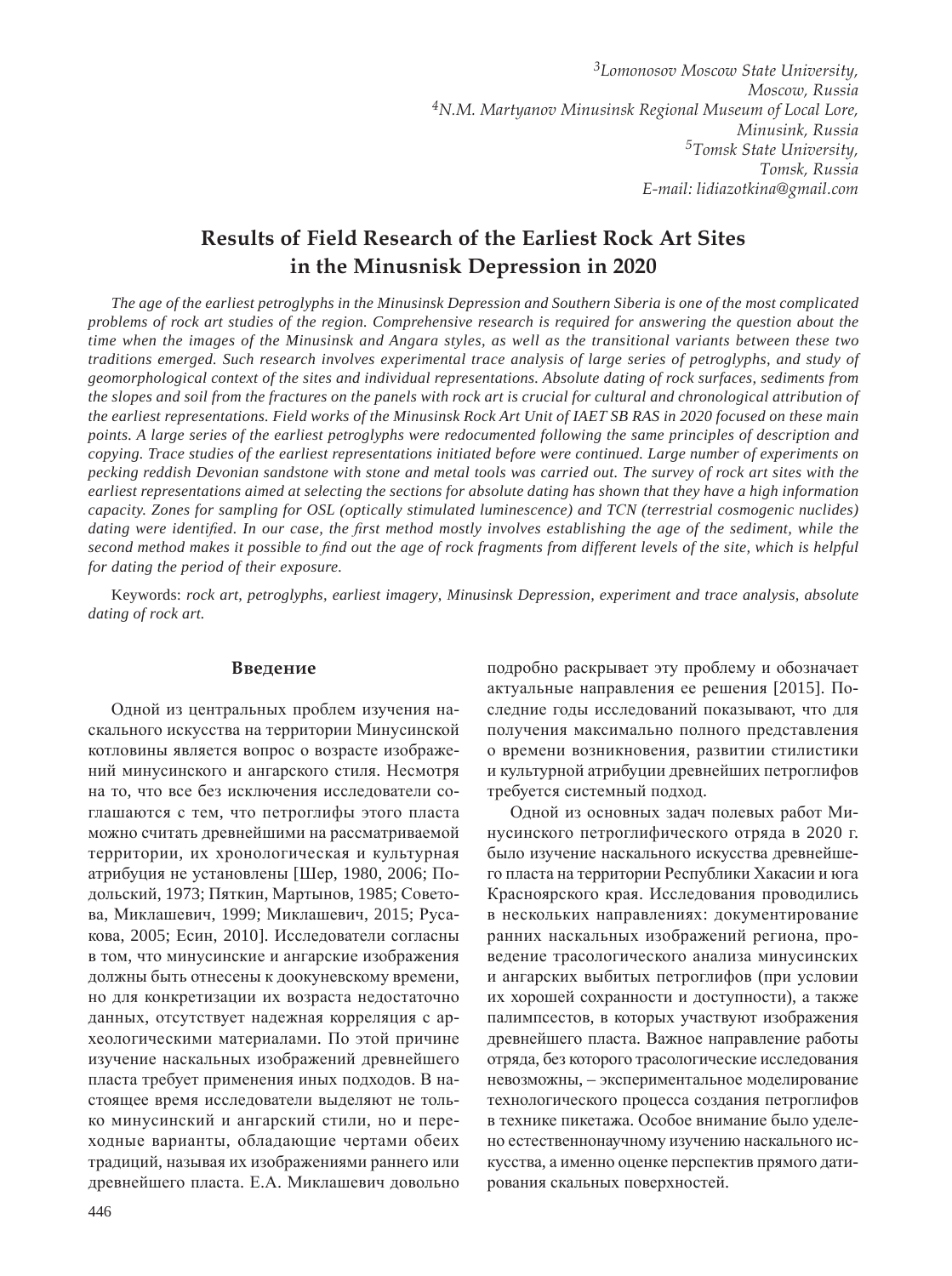# Документирование

Документирование изображений осуществлялось по заранее выработанному алгоритму и проводилось в двух направлениях: описание и фиксация. Описания включали такие характеристики, как геоморфологические особенности, общий контекст и состояние сохранности плоскостей, морфологические и метрические параметры плоскостей, их экспозицию и пр. Древнейшие изображения описывались с учетом контекста расположения их на скальной поверхности, а также стилистических и технологических характеристик, наличия следов пигмента и ассоциаций с другими более поздними петроглифами и рисунками. Фиксация плоскостей осуществлялась по следующему стандарту:

1) общий вид участка с плоскостью для геоморфологической характеристики участка;

2) общий вид плоскости ортогонально с целью получения «карты поверхности» для мониторинга состояния сохранности;

3) общий вид плоскости с изображениями с тропы или от уреза воды для фиксации подходов к ней;

4) общий вид плоскости с рассеянным светом фотография-основа для прорисовки;

5) общий вид плоскости с естественным освещением в разное время светового дня для фиксации особенностей затемнения или высветления различных участков и изображений (по возможности);

6) фотограмметрия плоскости для получения трехмерной модели общего вида скальной поверхности с изображениями и общих характеристик макрорельефа – может быть также использована для выполнения прорисовки;

7) панорамная съемка всей плоскости фрагментами (по квадратам) для получения основы для выполнения максимально детализированной прорисовки.

Каждое изображение фиксировалось с учетом особенностей техники его выполнения. Красочные рисунки обычно лучше видны во влажном состоянии, поэтому для получения максимально полных представлений о них фотодокументирование осуществлялось по сухой и влажной поверхности, с естественным освещением и с искусственным рассеянным светом. Полученные фотографии обрабатывались по методу пигментных карт [Солодейников, в печати] и программы DStrech [Там же], которые позволяют усиливать контраст, за счет чего уточнять детали и контуры даже слабо просматривающихся рисунков.

Фиксация петроглифов проводилась в разных масштабах для выявления различной информации. Общие виды рельефных изображений были получены при помощи серии flash-around (для выполнения HDR и GIF) [Солодейников, 2013] (рис. 1), фотограмметрии, а также панорамной макросъемки фрагментов по квадратам [Миклашевич, Бове, 2014]. Эти материалы могут быть в дальнейшем использованы как самостоятельные источники. а также для выполнения прорисовок. Отдельного внимания заслуживает фиксация трасологически значимых участков петроглифов. Сюда входили такие приемы, как макросъемка фрагментов с естественным и искусственным освещением, а также выполнение макрофотограмметрии деталей изображений с характерными следами инструментов или областей перекрываний, участвующих в палимпсестах. Полученные материалы после обработки (в программах Agisoft Metshape, Geomagic Studio) использовались для дополнения результатов трасологического анализа петроглифов древнейшего пласта, полученных в полевых условиях.

Кроме фотофиксации и трехмерного моделирования рельефных наскальных изображений, также выполнялись прорисовки на прозрачную пленку с применением луп с различным увеличением ( $\times$ 5,  $\times$ 20) и небольшого мобильного микроскопа ( $\times$ 20). Такой подход обеспечивает не только точное копирование контуров петроглифов, но и позволяет визуализировать результаты трасологических наблюдений уже на этапе полевых работ непосредственно перед изучаемым изображением.

Все материалы по документированию были систематизированы по описанным выше параметрам и в лальнейшем могут использоваться для подготовки базы данных по древнейшему пласту в наскальном искусстве Минусинской котловины.

# Трасология и эксперименты

Трасологический анализ и прорисовка при помощи микроскопа одной из самых известных композиций минусинского стиля плоскости 10 участка ба Шалаболинской писаницы<sup>\*</sup> (рис. 2, 1) показал, что помимо выбивки для создания изображений использовалась также техника тонкой гравировки и в случае с эскизным зооморфным изображением – шлифовки. Гравированные линии разной глубины и степени проработанности заполняют контуры петроглифов минусинского стиля. Кроме того, внутри тонких линий, заполняющих выбитые контуры изображения лося, были обнаружены мельчайшие частицы металла (рис. 2, 2), что может указывать на достаточно позднее появление некоторых из гравировок. Однако над рассматриваемой плоскостью располагается доволь-

<sup>\*</sup>Здесь и далее используется нумерация А.Л. Заики [Учетная карта..., 2010].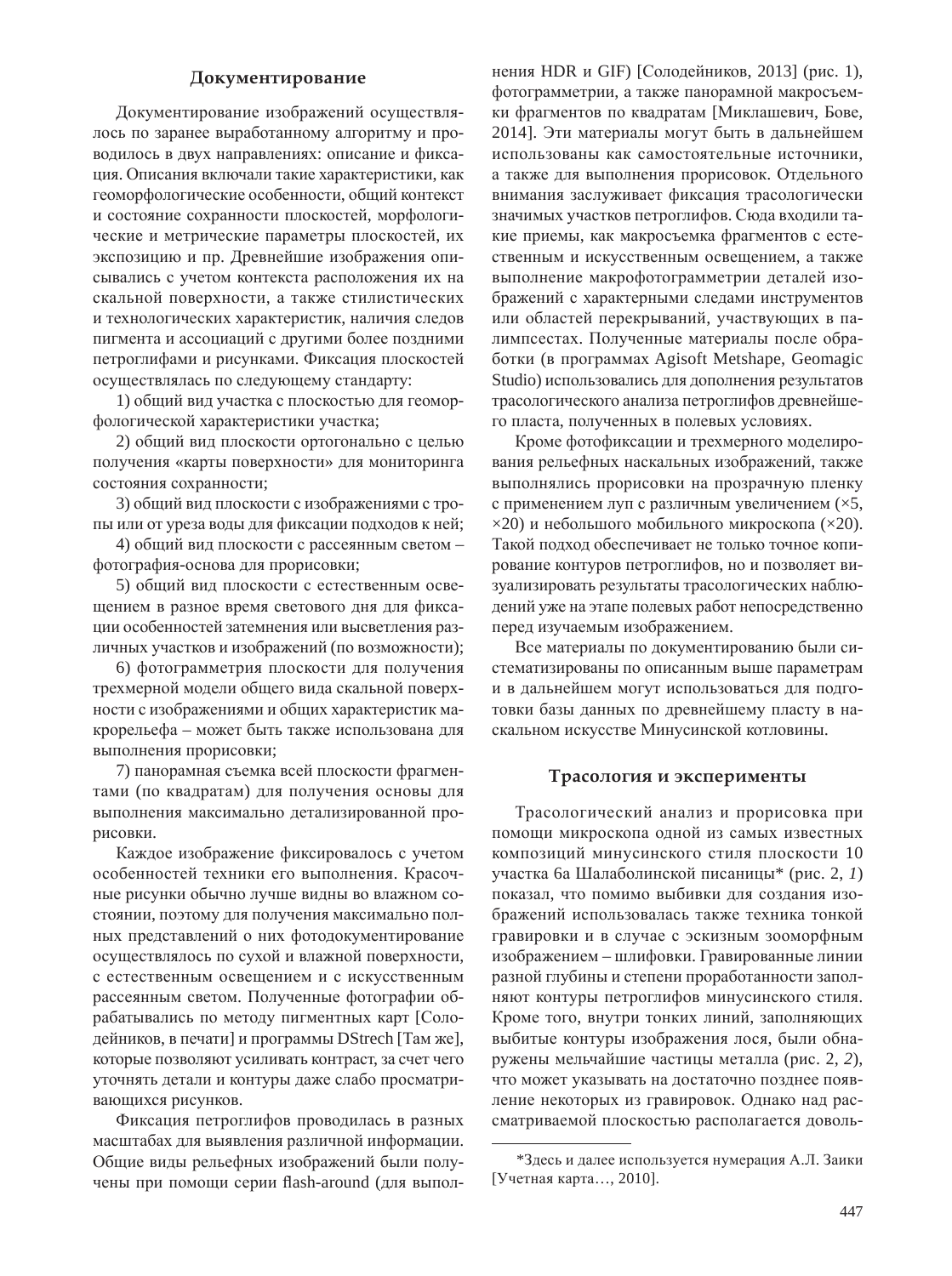

Рис. 1. Пример съемки flash-around одного изображения косули с повернутой головой на участке 4 Шалаболинской писаницы, Красноярский край.

но массивный навес. Было отмечено, что даже после многодневных дождей скальная поверхность остается сухой. Учитывая эту особенность контекста расположения плоскости, вероятность древнего возраста частиц металла внутри линий нельзя полностью исключать.

На одном из участков было зафиксировано перекрывание гравированной линией выбитого участка – уха лося. С одной стороны, это не исключает вероятность синхронной, в т.ч. авторской доработки изучаемого изображения, но с другой - дает основание полагать, что петроглиф был дополнен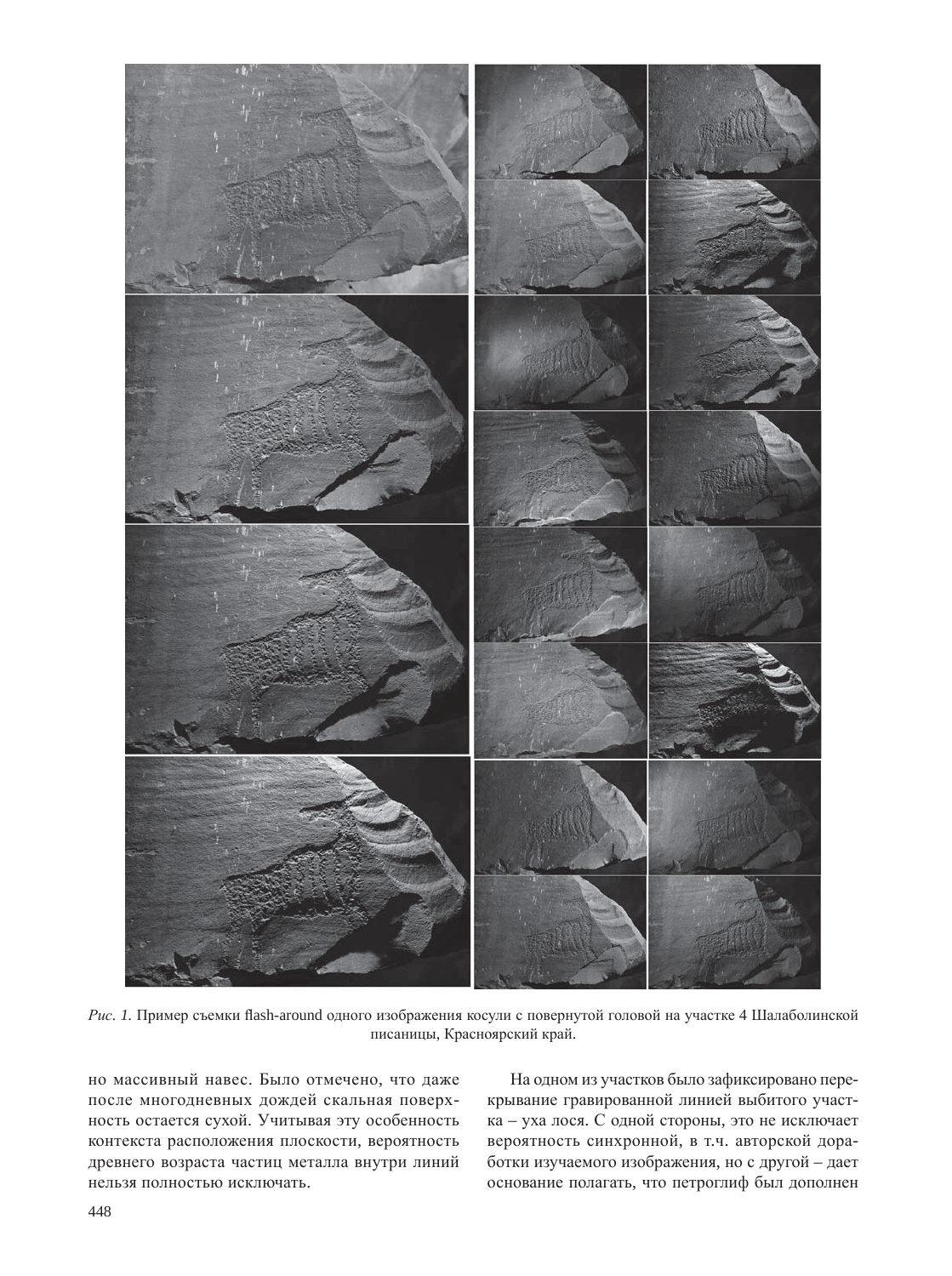

Рис. 2. Изображения минусинского стиля на участке ба Шалаболинской писаницы, Красноярский край.  $I$  – общий вид на композицию с отмеченным на ней участком макрофото (без масштаба);  $2$  – гравированные линии с частицами металла внутри (макрофото).

в более позднее время, чем выполнено это классическое изображение минусинского стиля.

Экспериментальное моделирование процесса создания выбивки разными способами с использованием различных орудий было ориентировано в двух направлениях. Рассматривались, во-первых, характеристики получаемых в результате пикетажа выбоин, а во-вторых, особенности износа каменных и металлических орудий. Для проведения экспериментов было выбрано скальное обнажение у с. Пойлово, ок. 2 км от центра села, недалеко от Пойловской писаницы [Заика и др., 2018].

Перед проведением серии скальная поверхность была тщательно обследована, а также выполнена фотофиксация и трехмерная визуализация чистой плоскости. В качестве инструментов использовались металлические орудия, предварительно отлитые и обработанные в полевых условиях (зубила и острия из меди, оловянистой бронзы с содержанием олова 5 % и 10 %, копьевидное долото из 10%-ной оловянистой бронзы, долото из 5%-ной оловянистой бронзы, крупный чекан из 10%-ной оловянистой бронзы – всего 9 экз.), а также оббитые гальки местного вязкого сырья из р. Туба (рис. 3, 1, 2). Эксперименты показали, что в некоторых случаях медные инструменты и каменные орудия позволяют получить схожий рельеф выбитой поверхности (рис. 3, 3, 4). Однако использовать

их продолжительное время и получать при этом обширные области обработанной поверхности не удается из-за быстрого и интенсивного повреждения рабочей части в холе пикетажа. Анализ износа экспериментальных инструментов позволяет соотнести характеристики повреждения рабочих поверхностей на некоторых ранее изученных каменных орудиях из фондов Минусинского регионального краеведческого музея им Н.М. Мартьянова, найденных на памятниках наскального искусства [Зоткина, Бочарова, 2017].

В ходе исследований на памятнике Шалаболинская писаница было обнаружено ранее неизвестное изображение лося на верхнем ярусе участка 7 (рис. 4). Контуры петроглифа переданы в технике гравировки и заполнены гравировкой и шлифовкой. Это изображение требует дальнейшего целенаправленного документирования и специального изучения с точки зрения иконографии и трасологии.

#### Возможности датирования

Одним из важных направлений работы полевого сезона 2020 г. стала разработка стратегии прямого датирования объектов наскального искусства. Для выбора конкретного метода выполнен предварительный осмотр памятников с наскальными изображениями раннего пласта. Были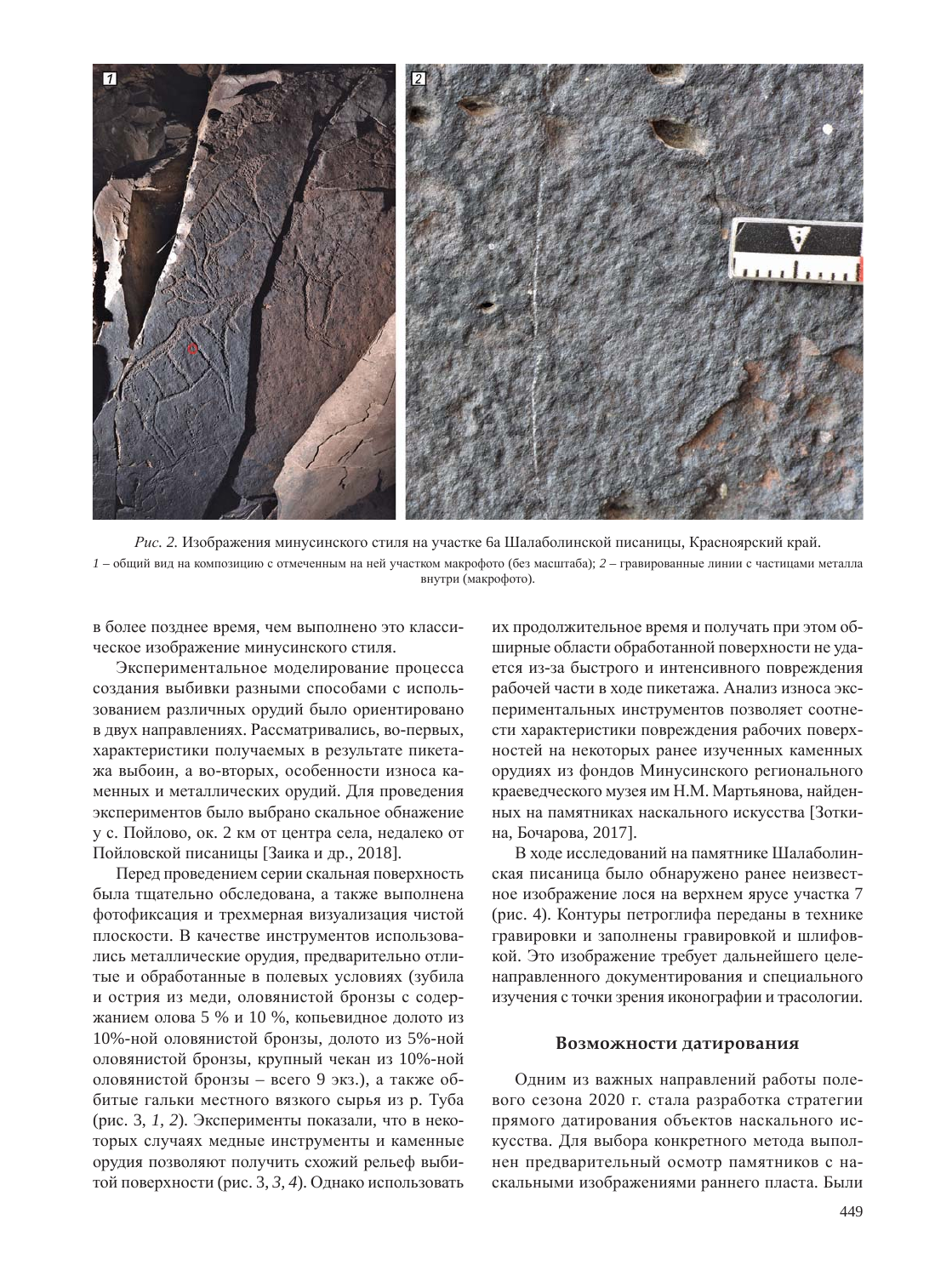

Рис. 3. Эксперименты по пикетажу по красноцветному девонскому песчанику.

 $1$  – посредники и отбойники из тубинской гальки, использовавшиеся в ходе экспериментов;  $2$  – металлические инструменты, использовавшиеся в ходе экспериментов (бронзовый чекан и острие, медное зубило); 3 - эталон выбивки, полученной каменным орудием из вязкого тубинского сырья; 4 – эталон пикетажа, выполненный медным острием.



Рис. 4. Новое изображение лося на Шалаболинской писанице, Красноярский край.  $1 -$ общий вид на изображение;  $2 -$  расположение петроглифа и его контекст.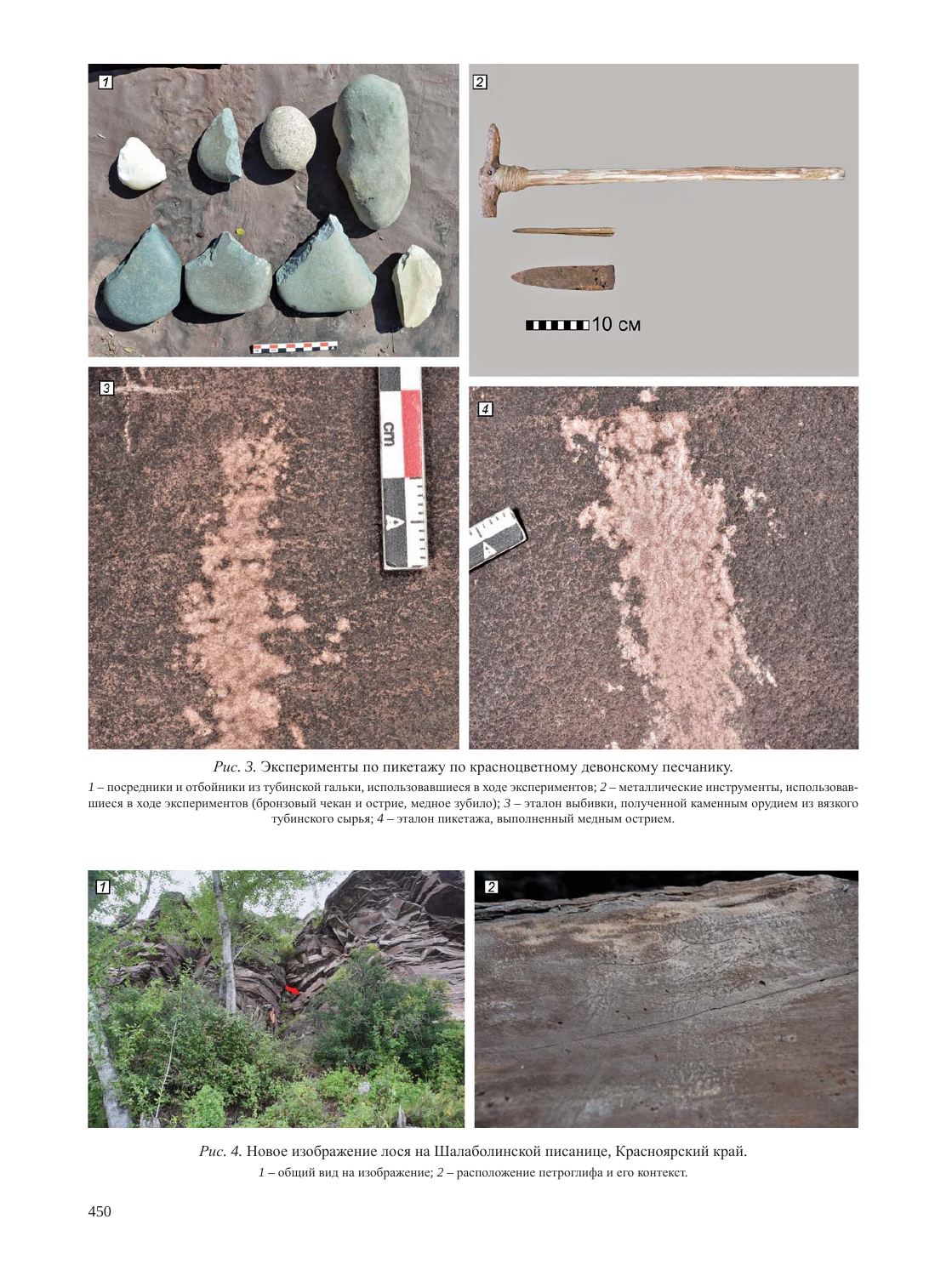выявлены перспективные участки для отбора образцов на ОСЛ-датирование (оптически стимулированное люминесцентное датирование) грунта из склонового чехла и из трещин, проходящих через плоскости или по их границам. Кроме того, проведенный осмотр показал, что одним из самых перспективных направлений для получения информации о возрасте скальных обнажений, составляющих памятники наскального искусства, можно считать космогенное датирование (датирование по наземным космогенным нуклидам). Отбор образцов породы на одном участке с разных ярусов позволит реконструировать последовательность освобождения песчаника от рыхлых отложений и определить время, когда участок скалы оказался на дневной поверхности и стал доступным для нанесения изображений. Проведенные обследования позволили выявить ряд поверхностей с высоким потенциалом абсолютного датирования различными методами.

# **Заключение**

Работы Минусинского петроглифического отряда в 2020 г. можно рассматривать как важный предварительный этап в систематизации имеющихся данных о древнейшем пласте и в разработке стратегии исследований.

### **Благодарности**

Работа реализована при поддержке гранта Президента РФ № МК-2273.2020.6.

# Список литературы

Есин Ю.Н. Проблемы выделения афанасьевской культуры в наскальном искусстве Минусинской котловины // Афанасьевский сборник. – Барнаул: Азбука,  $2010. - C. 53 - 73.$ 

Заика А.Л., Артамонова А.В., Образцова А.В., Ермаков Т.К., Вдовин А.С., Трофимов А.А., Муршидова М.А., Конохов В.А. Пойловская писаница (предварительные итоги исследований 2015–17 годов) // Мартьяновские краеведческие чтения. – Минусинск: МРКМ, 2018. – Вып. XI. – С. 111-114.

Зоткина Л.В., Бочарова Е.Н. Результаты технолого-трасологического исследования каменных орудий для выполнения петроглифов в технике пикетажа // Сибирские исторические исследования. – 2017. – № 4. – ɋ. 27–45.

Миклашевич Е.А. Древнейшие наскальные изображения Минусинской котловины: проблемы и перспективы исследования // Учен. зап. музея-заповедника «Томская писаница». – 2015. – № 2. – С. 66–78.

**Миклашевич Е.А., Бове Л.Л.** Гравировки на скалах Хакасии: новые технологии документирования // Тр. IV  $(XX)$  Всерос. археол. съезда в Казани. – 2014. – С. 75–79.

Подольский М.Л. О принципах датировки наскальных изображений. По поводу книги А.А. Формозова «Очерки по первобытному искусству. Наскальные изображения и каменные изваяния эпохи камня и бронзы на территории СССР» // СА. – 1973. – № 3. – С. 265–275.

Пяткин Б.Н., Мартынов А.И. Шалаболинские петроглифы. – Красноярск: Краснояр. гос. ун-т, 1985. – 192 c.

Русакова И.Д. К вопросу о хронологии древнейших петроглифов Минусинской котловины) // Сб. докл. Междунар. конф. «Мир наскального искусства». – М.: ИА PAH, 2005. – C. 214–217.

Советова О.С., Миклашевич Е.А. Хронологические и стилистические особенности среднеенисейских петроглифов (по итогам работы петроглифического отряда Южносибирской археологической экспедиции КемГУ) // Археология, этнография и музейное дело. -Кемерово: Кем. гос. ун-т, 1999. – С. 47–74.

Солодейников А.К. Некоторые аспекты фотофиксации наскальных изображений // Вестн. Кем. гос. ун-та. - $2013. - T. 4, N<sub>2</sub> 3 (55). - C. 76-82.$ 

Солодейников А.К. Методы работы с плохо различимыми цветными изображениями // Universum Humanitarium (в печати).

Учетная карта объекта культурного наследия федерального значения, представляющего собой историко-культурную ценность, «Шалаболинская писаница» (сост. А.Л. Заика). 2010 г. // Арх. Музея археологии и этнографии Средней Сибири Краснояр. гос. пед. ун-та им. В.П. Астафьева. Оп. 0057. Д. 002. 261 л.

**Шер Я.А.** Петроглифы Средней и Центральной Азии. – М.: Наука, 1980. – 328 с.

**Шер Я.А.** Первобытное искусство: уч. пос. – Кемерово: Кузбассвузиздат, 2006. – 351 с.

#### **References**

**Esin Yu.N.** Problems of detaching images of the Afanasyevo culture in rock art of the Minusinsk Basin. In *Afanasievo Book of papers.* Barnaul: Azbuka, 2010, pp. 53– 73. (In Russ.).

**Miklashevich E.A.** The earliest rock art imagery of the Minusinsk basin: research problems and perspectives. In *Uchenye zapiski muzeya-zapovednika "Tomskaya pisanitsa"*, 2015, iss. 2, pp. 66–78. (In Russ.).

**Miklashevich E.A., Bove L.L.** Gravirovki na skalakh Khakasii: novye tekhnologii dokumentirovaniya. In *Trudy IV (ɏɏ) Vserossiiskogo arkheologicheskogo s"ezda v Kazani,*  2014, pp. 75–79. (In Russ.).

Podolsky M.L. O principakh datirovki naskal'nykh izobrazhenii. Po povodu knigi A.A. Formozova "Ocherki po pervobytnomu iskusstvu. Naskal'nye izobrazheniya i